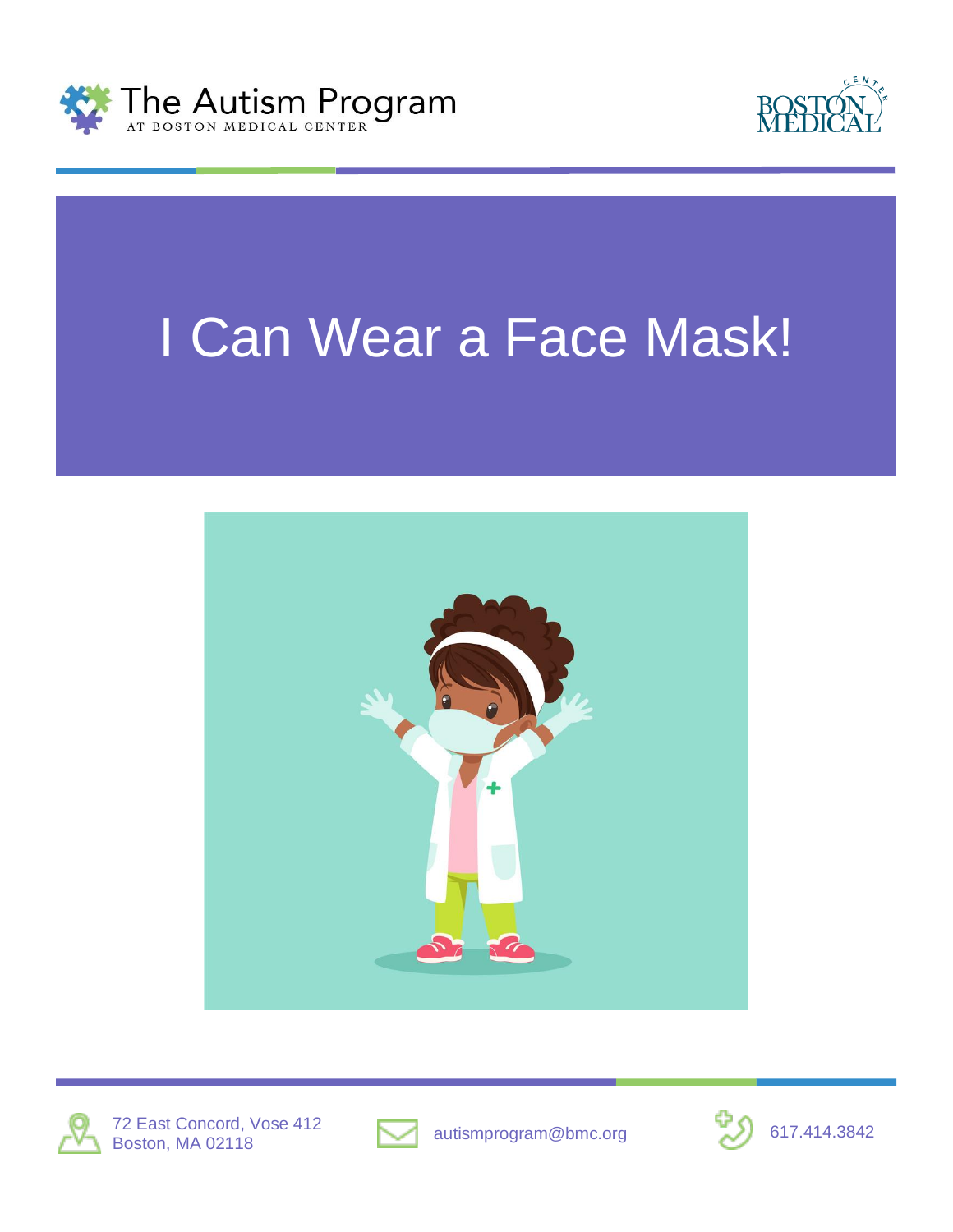





#### **A face mask, or covering, can protect me from germs that can make me feel sick.**





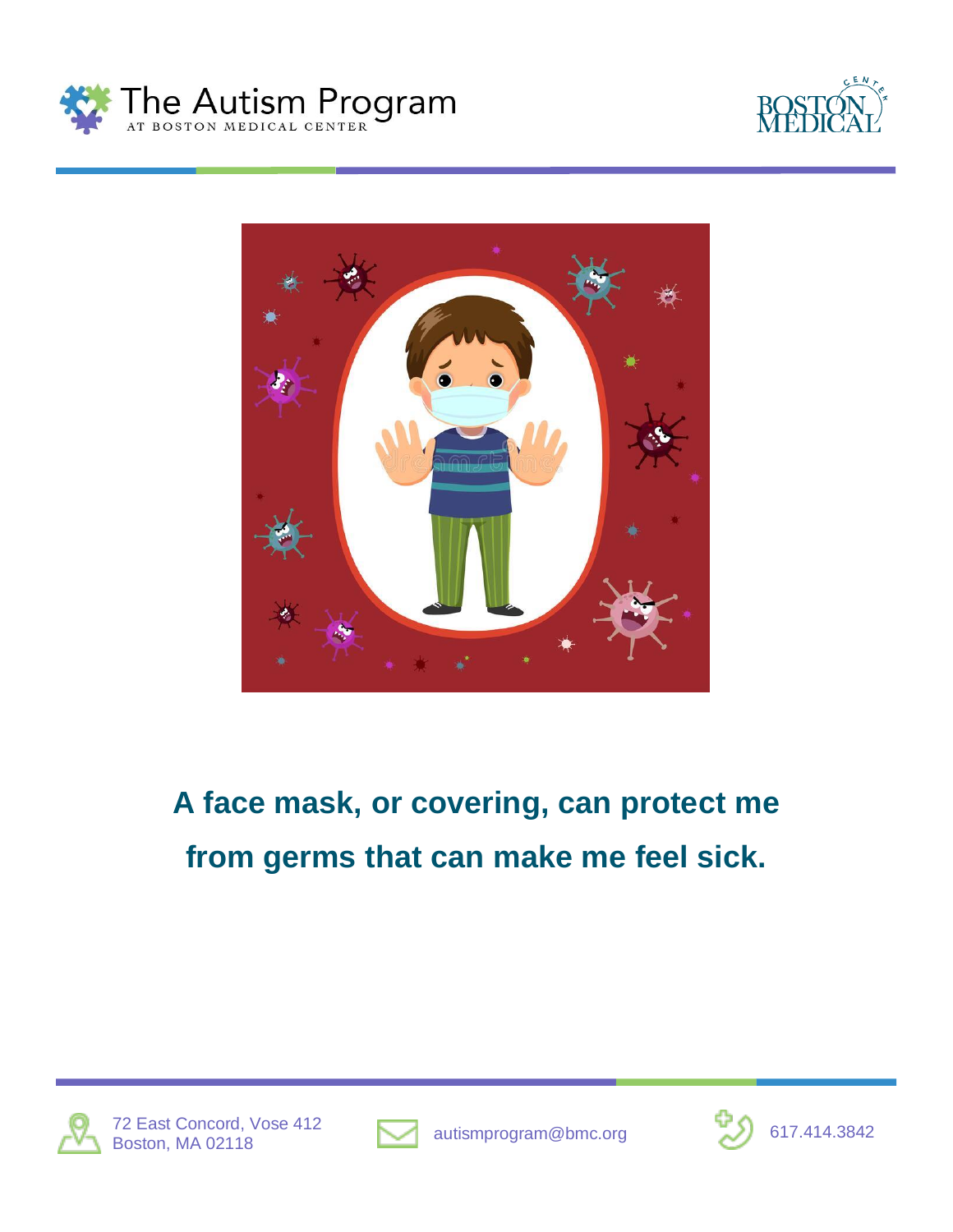







**A face mask is something that covers my mouth and nose, but I can still breathe. Kids AND grownups can wear masks to stay**

**healthy.**





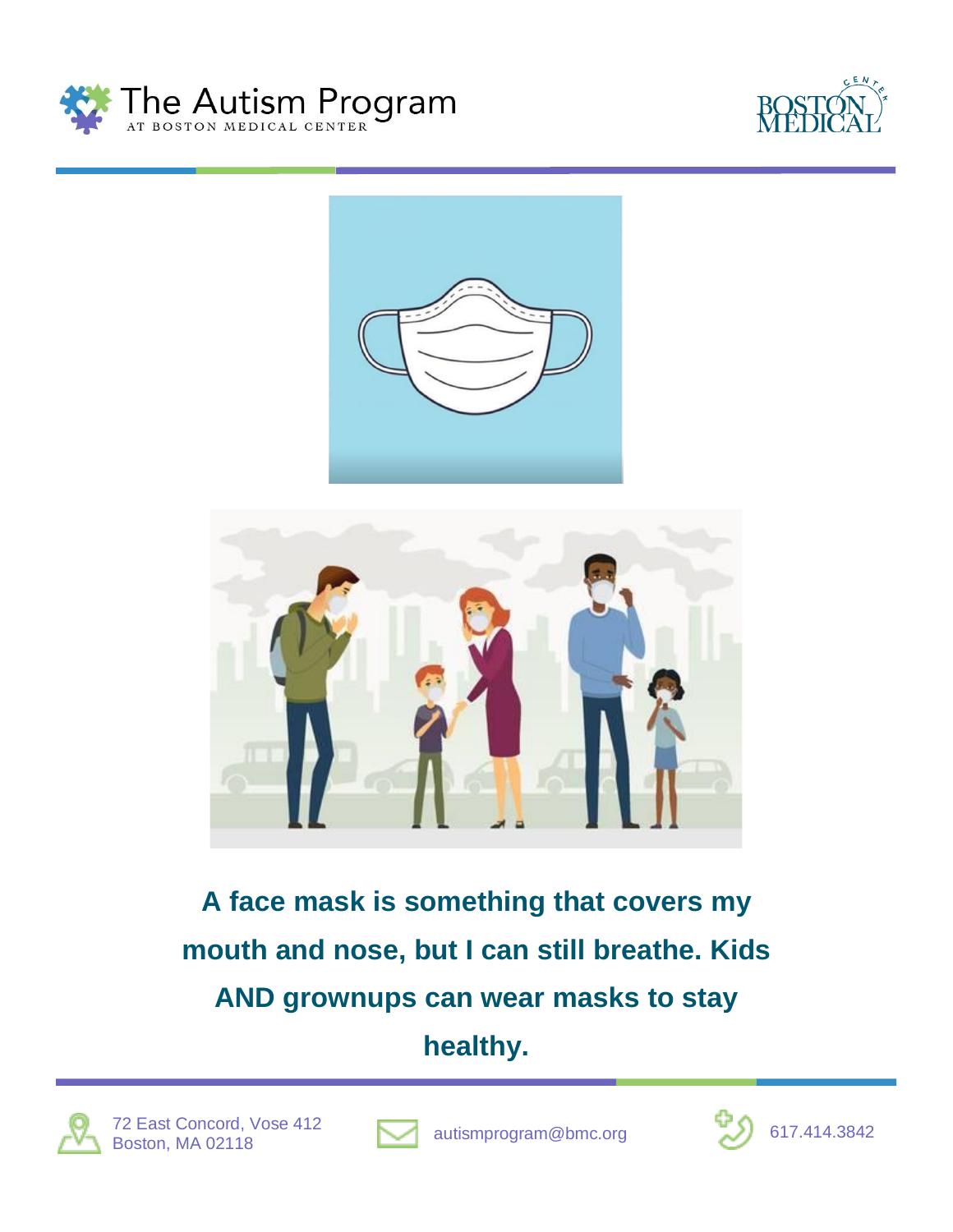







**Some face masks are made from a paperlike material.**





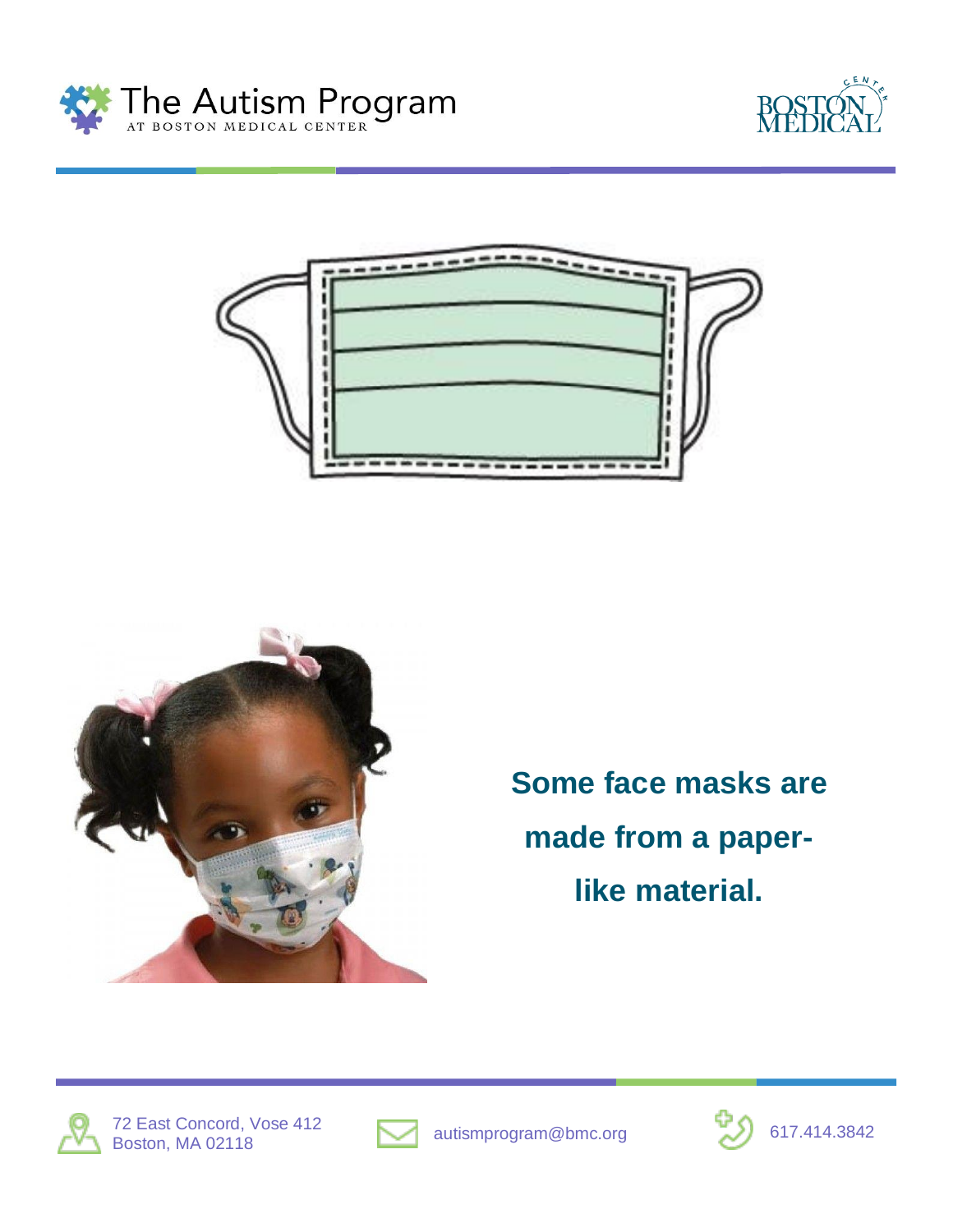







**Some face masks are made of cloth.**





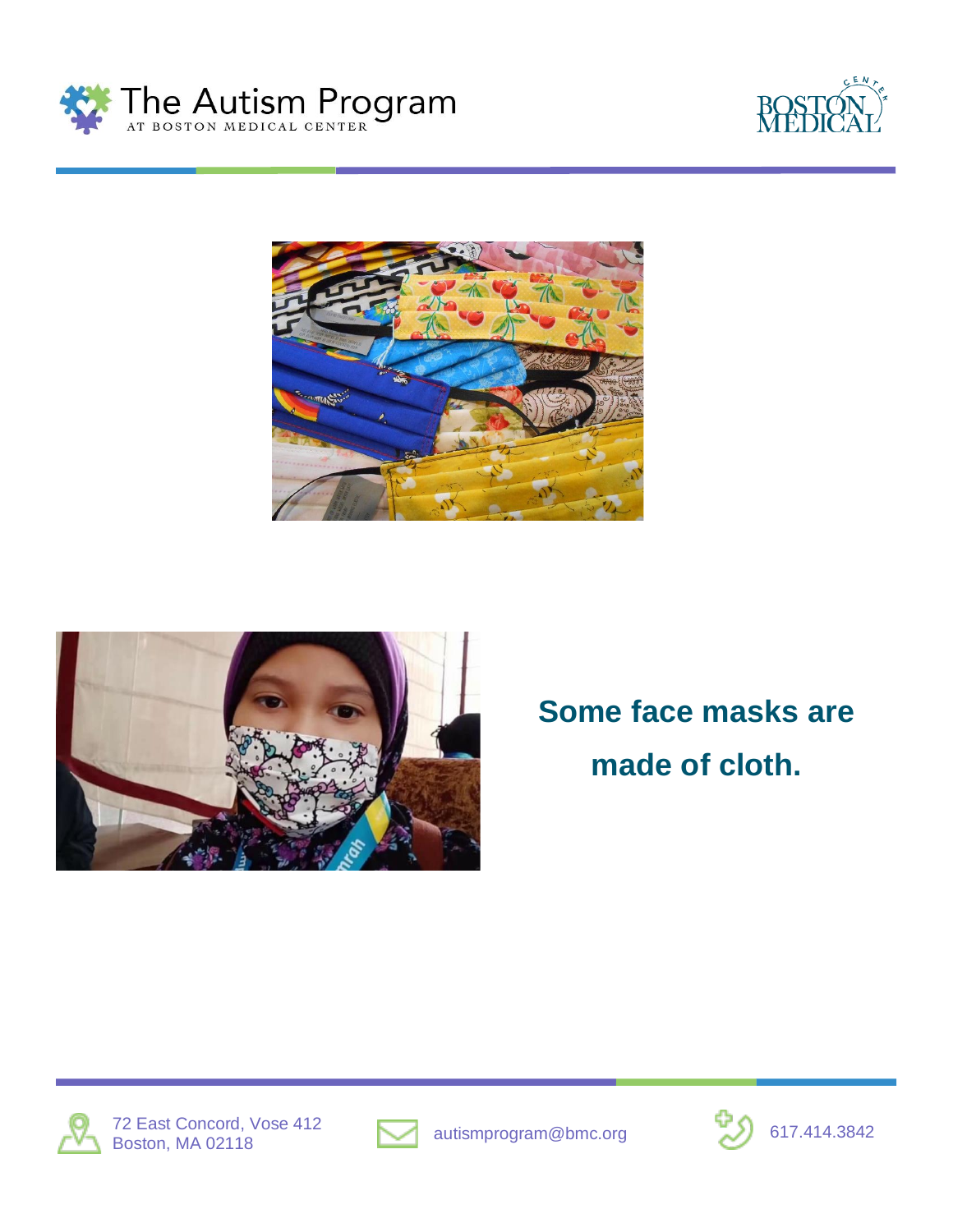









**Some people wear a scarf or a bandana instead of a face mask.**





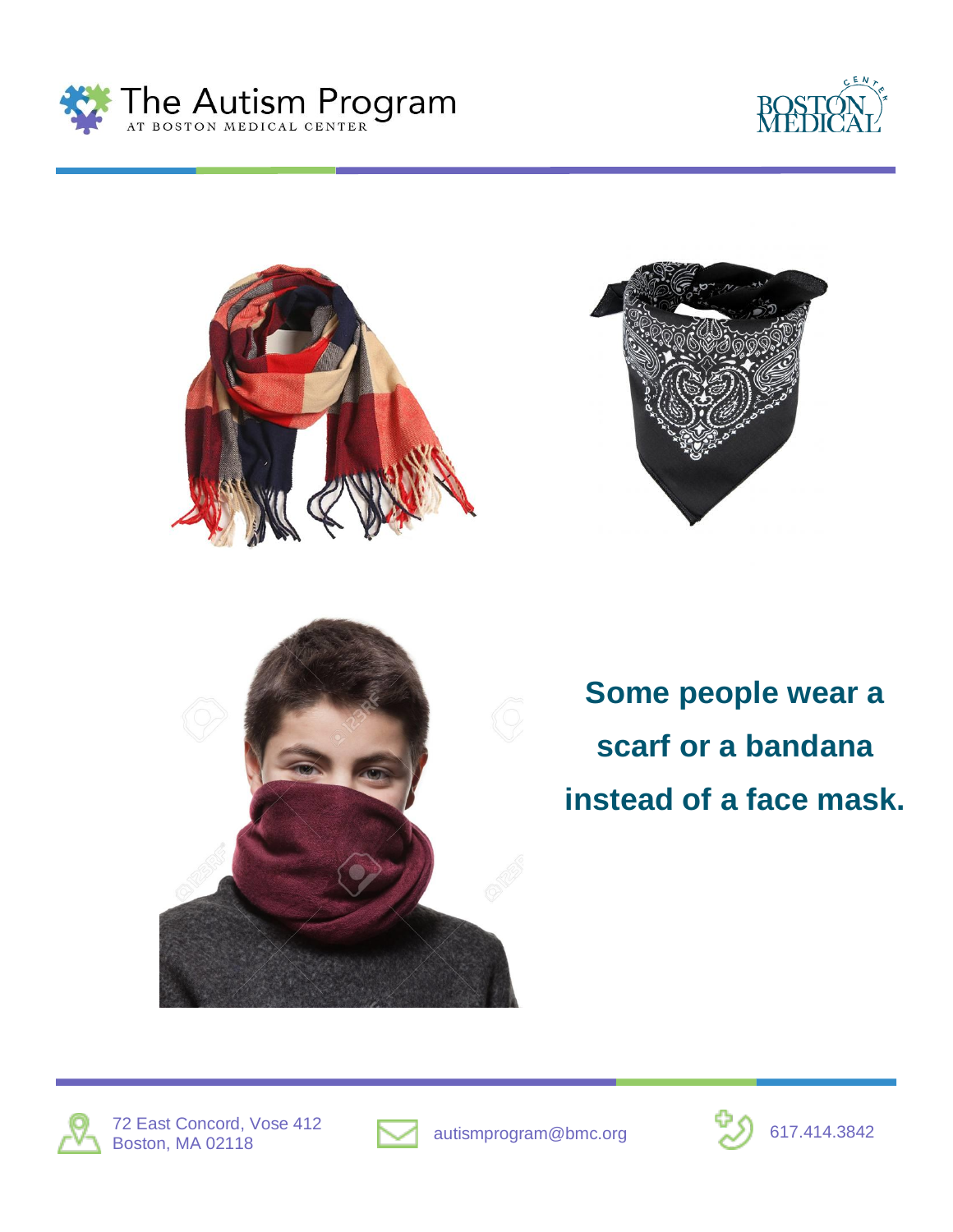





#### **Face masks or coverings can protect me from germs that make me feel sick.**





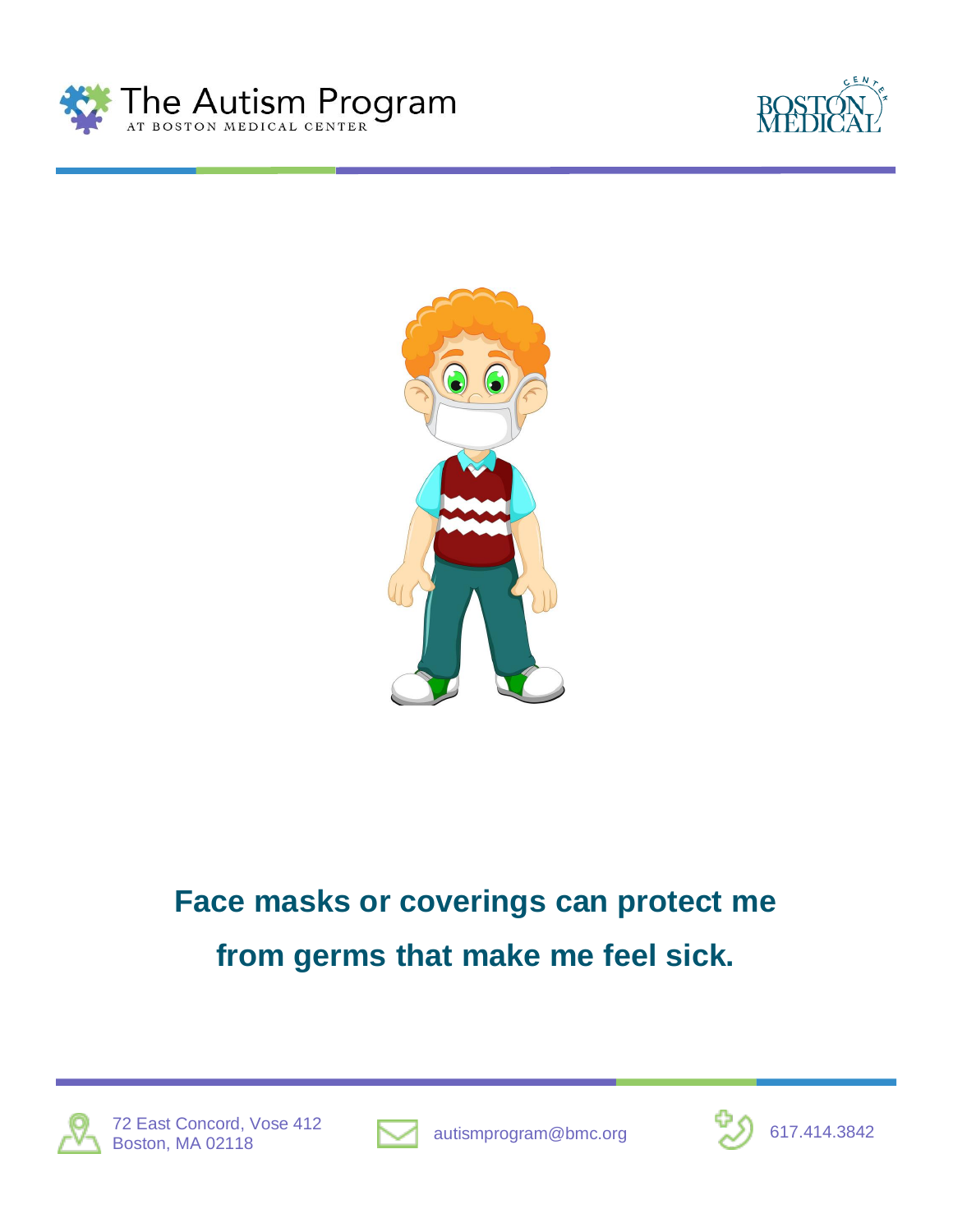



### **It might feel funny the first time I wear a face mask. It might feel funny on my ears or on my nose.**







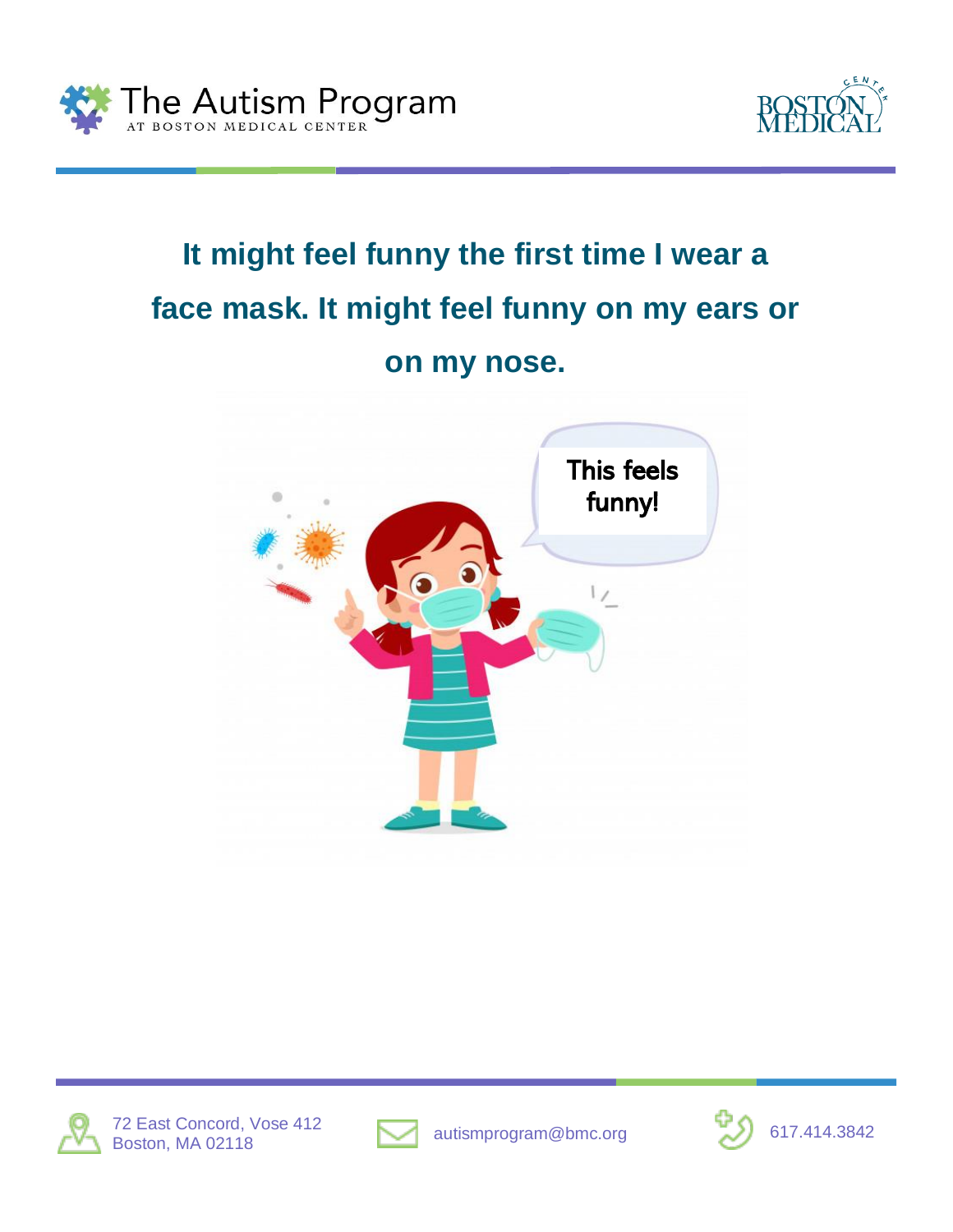





#### **A grown up can help put on my mask, and make it feel better on my face.**



72 East Concord, Vose 412  $\blacksquare$  autismprogram@bmc.org  $\blacksquare$  617.414.3842 Boston, MA 02118



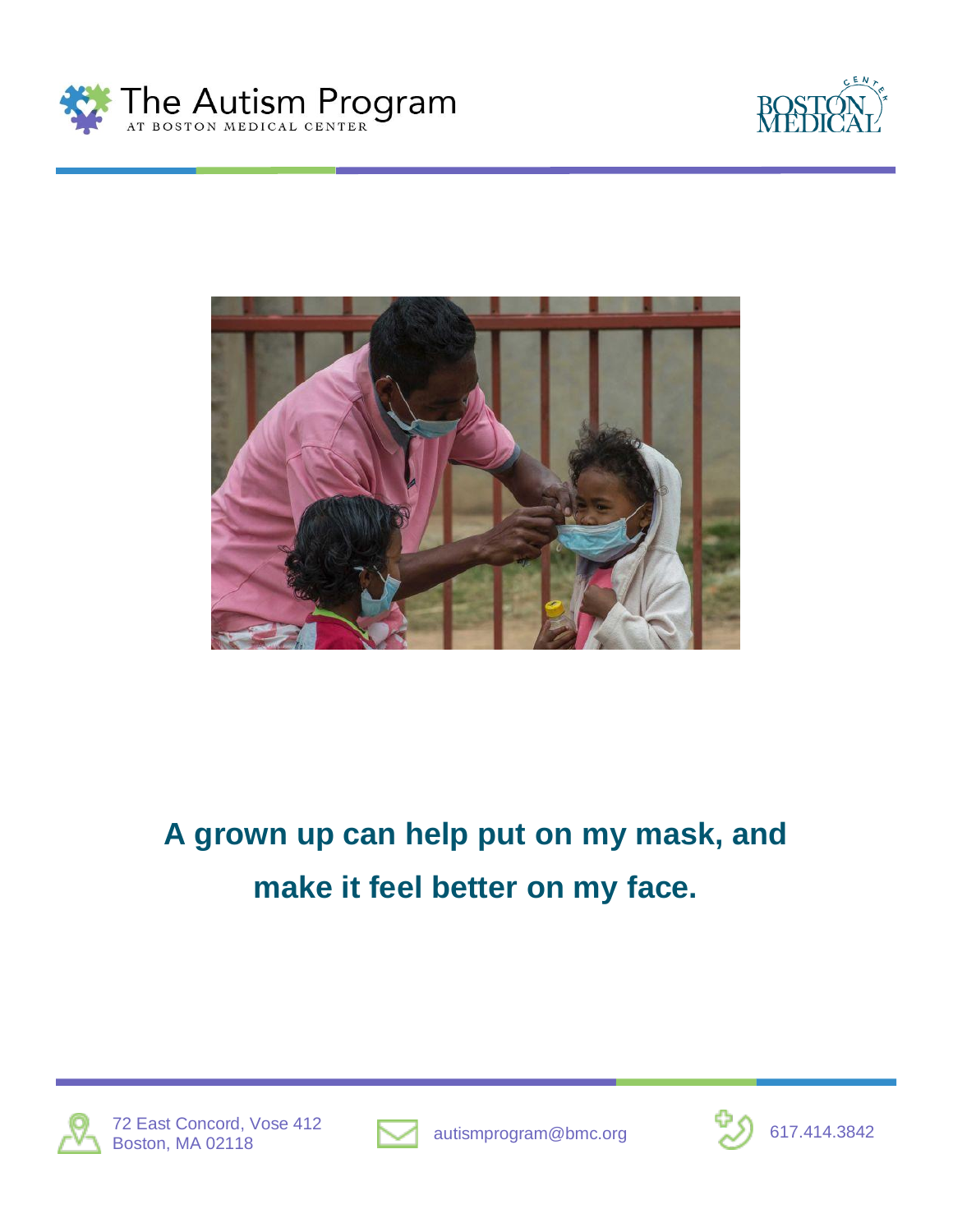





#### **I might need to practice wearing this. I can even have my toys practice!**



72 East Concord, Vose 412  $\blacksquare$  autismprogram@bmc.org  $\blacksquare$  617.414.3842 Boston, MA 02118



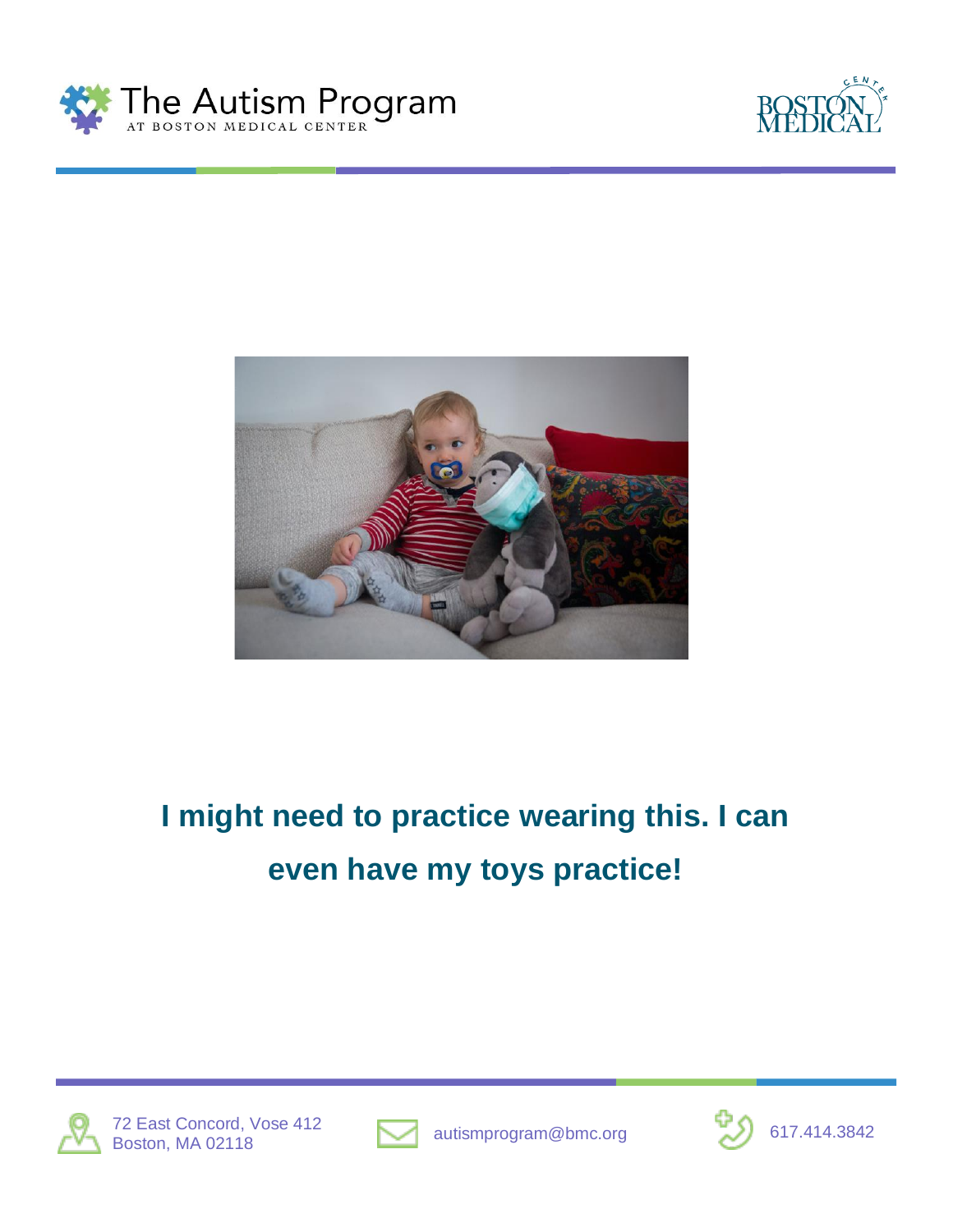



#### **It is important to remember to listen to grownups about the important rules for wearing a mask.**



### **To keep the germs away, it is important to try and not touch my face.**





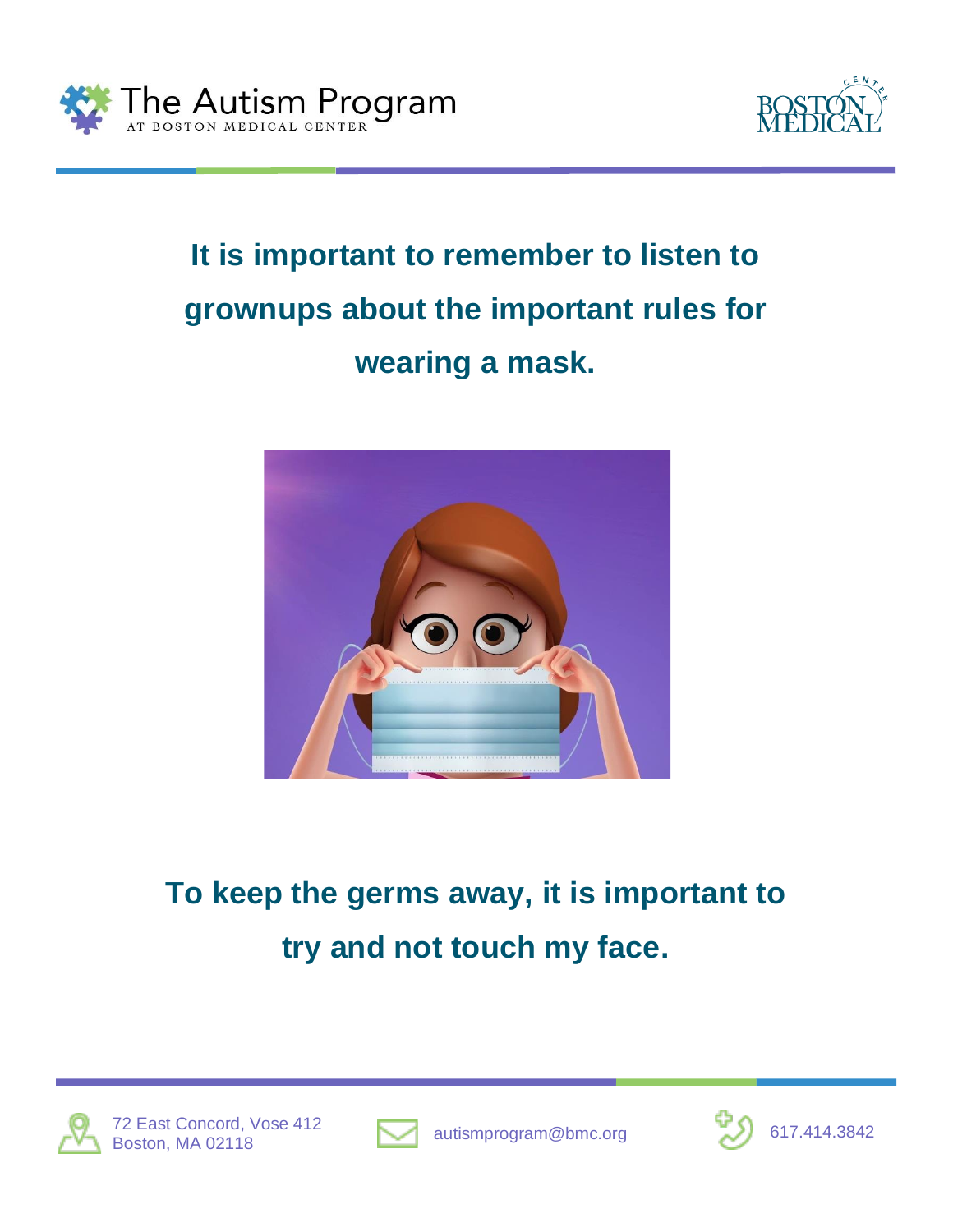





## **I can also keep my hands clean by washing them. I know how to wash my hands-and a grown up can help me.**





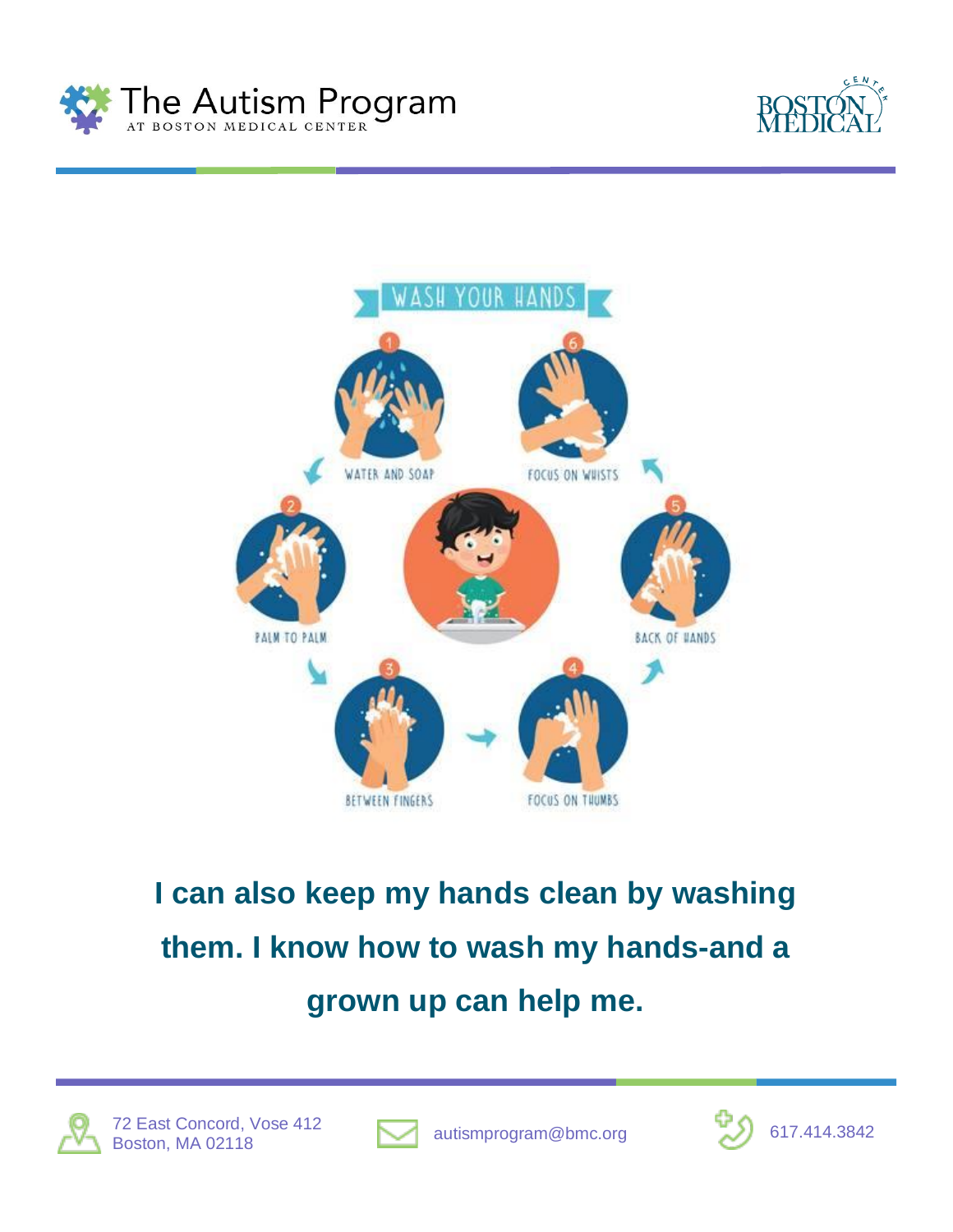





#### **My family will be so proud when I wear my face mask and keep my hands clean!**